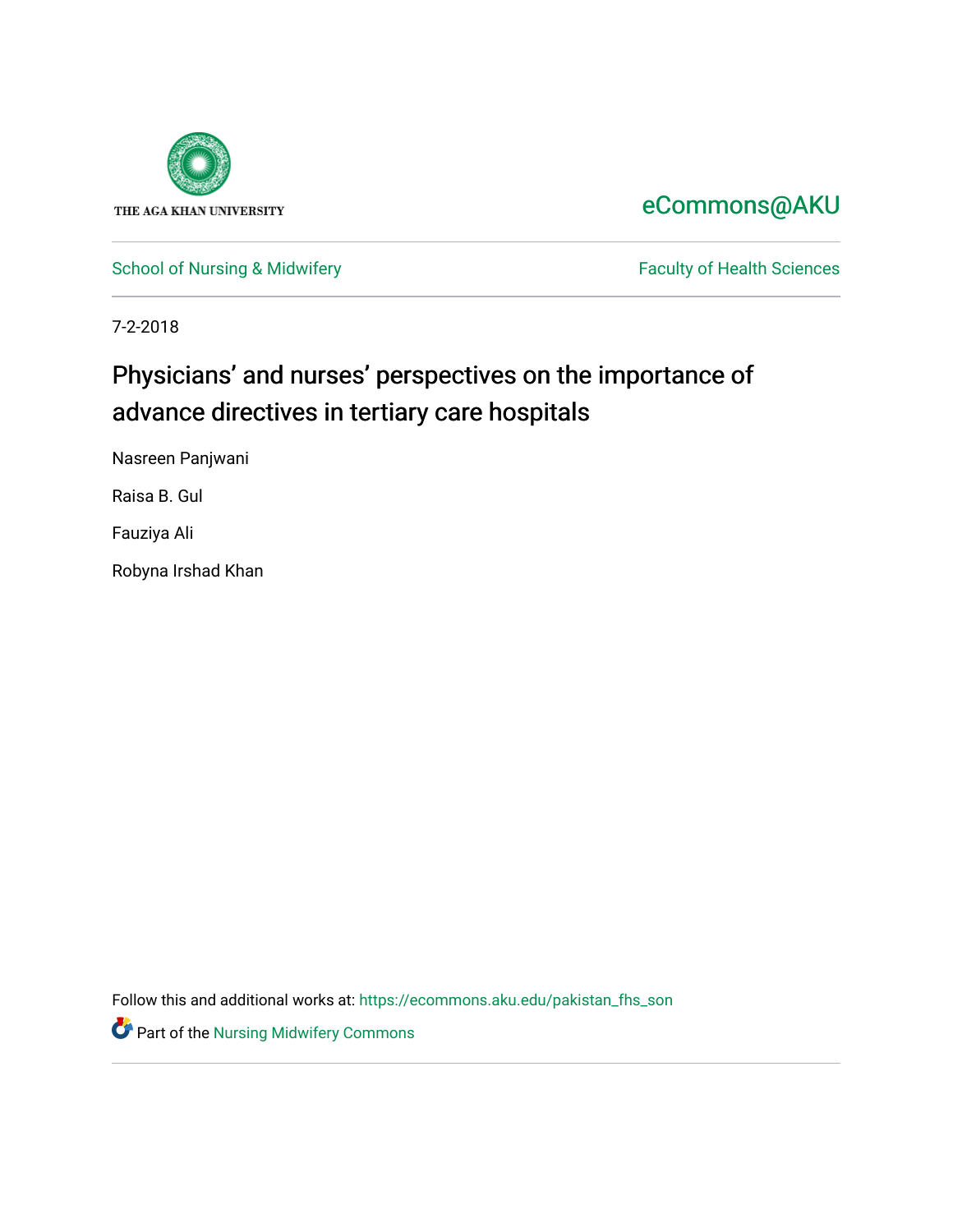#### **ORIGINAL ARTICLE**

### **Physicians' and Nurses' perspectives on the importance of advance directives in tertiary care hospitals**

#### **Nasreen Panjwani<sup>1</sup> , Raisa Gul<sup>2</sup> , Fauziya Ali<sup>3</sup> , Robyna Khan<sup>4</sup>**

<sup>1</sup>Nurse Manager, Aga Khan University Hospital School of Nursing, Aga Khan University Hospital, Karachi, Pakistan <sup>2</sup>Dean & Professor, Shifa College of Nursing, Shifa Tameer-e-Millat University, Islamabad, Pakistan

<sup>3</sup> Instructor, NorQuest College, Edmonton, Canada

<sup>4</sup> Associate Professor, Aga Khan University Hospital School of Nursing, Aga Khan University Hospital, Karachi, Pakistan

| Author's Contribution |  |
|-----------------------|--|
|                       |  |

*<sup>1</sup> Conception, synthesis, planning of research and manuscript writing <sup>2</sup>Interpretation and discussion <sup>3</sup> Data analysis, interpretation and manuscript writing <sup>4</sup> Data analysis, interpretation and manuscript writing*  Article Info.

*Conflict of interest: Nil Funding Sources: Nil*

#### Correspondence

*Nasreen Panjwani nasreen.panjwani@aku.edu*

*Cite This article as: Panjwani N, Gul R, Ali F, Khan R Physicians' and Nurses' Perspectives on the Importance of Advance Directives in Tertiary Care Hospitals JSTMU. 2018; 1(1): 3-9.*

Objective: This study aimed to explore and identify the nurses' and physicians' views about Advance Directives and identified their perspectives on its importance, in the context of Pakistan.

A B S T R A C T

Methodology: Using a purposive sample, six physicians and seven nurses from two tertiary care hospitals in Karachi participated in the study. Data was collected using semi structured interviews that were transcribed verbatim. The interviews were coded and categorized manually. Analysis of the data drew four categories: roles of physicians and nurses in the End of life care, challenges they faced while taking end of life care decisions; their perspectives about Advance Directives, and the scope of acceptability of Advance Directives in the context of a Pakistani society.

Results: This study revealed that patients' families and physicians usually take decisions for patients' End of Life care. Although majority of participants acknowledged the usefulness of Advance Directives, they explicated several issues that may be encountered in implementing it. The issues included non-disclosure of diagnosis to the patient in Pakistani culture, the tedious legalization process involved, and the potential problem of forged documents.

Conclusion: Participants recommended establishment of Palliative Care services before execution of Advance Directives. This study indicated viability of Advance Directives; however, a wider exploration would be required in terms of study population. Reforms to support this concept would be required in systems, structure, legal policy, and training of Health care professionals. Besides these transformations, promotion of public education about the advantages of Advance Directives could enhance their acceptability among the general population.

Keywords: *End of life care, Pakistani, advance directives, perspectives*

### **I n t r o d u c t i o n**

Worldwide, advancements in health care technology have been directed towards elaborative and futile treatments instead of PC for the terminally ill. Futile treatments refer to the provision of continuous medical or surgical treatment to the patient that may defuse the symptoms of the disease without curing it. They may lead to overtreatment and cause misery to the patient, and thus burden the family and society [1]. Because of these aggressive treatments, nearly two million people in America are restricted to nursing homes and nearly 30,000 patients are surviving in comatose or permanently vegetative states [2, 3]. In Pakistan, families may exhaust their financial resources for the treatment of their loved ones, without considerable results.

The issue of futile treatment can be curtailed through ADs. ADs refer to the individual's expression of wishes about the type of treatment that they wish to receive when they become incompetent to make decisions [4]. ADs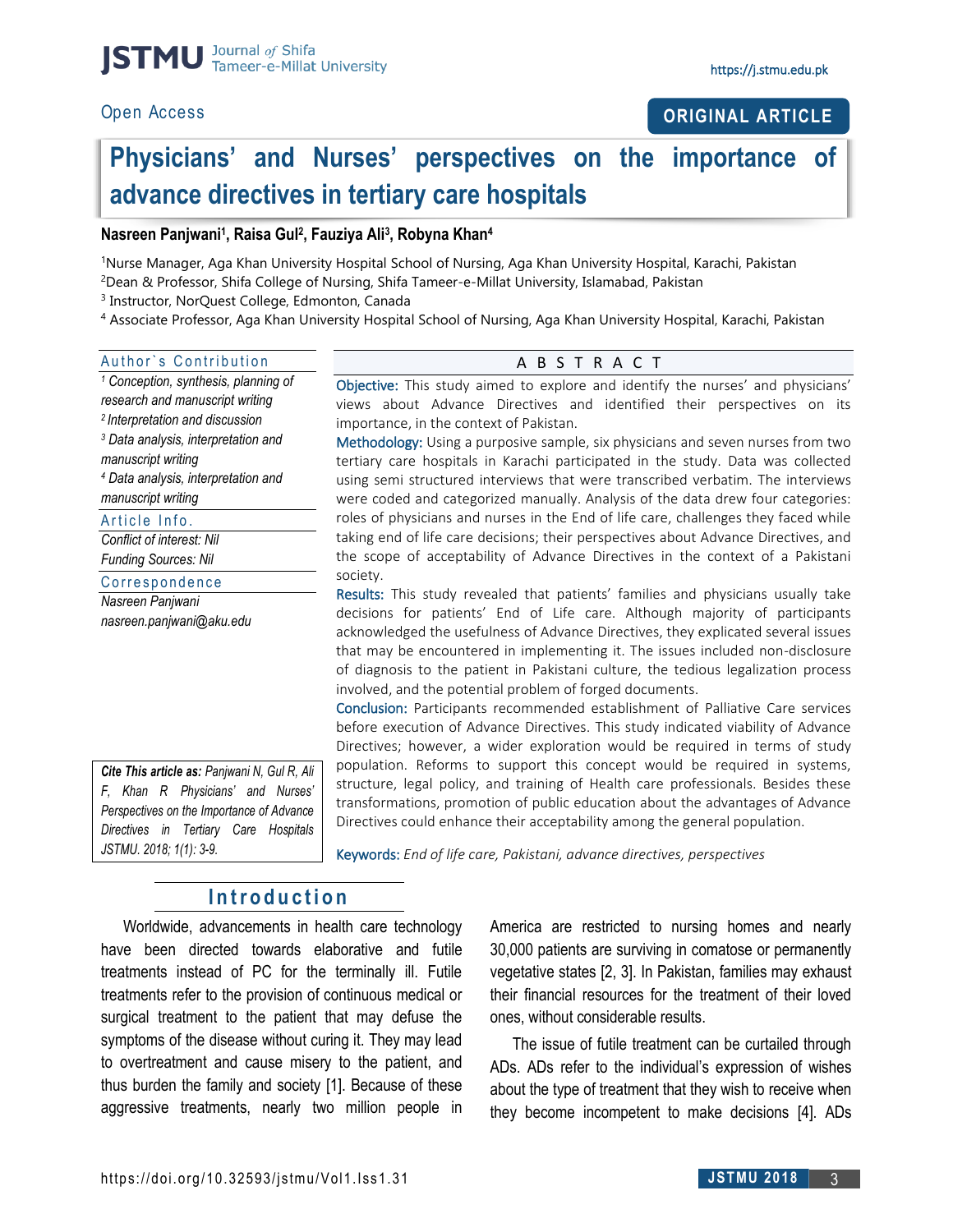have legal standing and it could be exercised in the form of a living will, health care proxy, or a durable power of Attorney. The living will is a directive in which individuals leave instructions about the extent of their treatment. Power of Attorneys and health care proxies, authorize a surrogate decision maker to take decisions on their behalf should they become incompetent to do so themselves [4].

In the absence of ADs, health care providers, especially physicians and nurses, face difficulties when confronted with the patients' EOLC decisions as they may be compelled to prolong the patient's life, but without quality [5]. Worldwide, especially in the western countries, ADs are currently used for the medical treatment of patients. As early as 1991, 93% of the outpatients in the US desired Ads [6]. Although the concept of ADs originated from USA, the need for ADs has been realized worldwide [7]. Research in the Asian countries, such as Thailand, Japan, and Malaysia suggests that ADs could be a useful strategy to overcome issues related to futile treatments, but according to a number of researchers certain modifications would be required to make it culturally relevant [8, 9, 10]. However, to the best of researcher's knowledge, the concept of ADs remained unexplored in Pakistan. Therefore, this study was designed to explore physicians' and nurses' perspectives about the importance of ADs, as they are the key stakeholders in the healthcare system.

As a healthcare professional working for a tertiary care hospital in Pakistan for fifteen years, the principal investigator had the experience of observing the plight of patients, and relatives in ICU, where use of gadgets like ventilators, Bipaps, etc., has led to delayed and miserable deaths, instead of making it a peaceful, natural process. The incumbent financial burden was also substantial causing families to lose most of their savings for the treatment of their loved ones who, in most cases, remained in a vegetative state before death.

The aim of this study was to explore the physicians' and nurses' views about ADs and to identify their perspectives on the importance of ADs in the context of Pakistan. It specifically aimed to answer the following questions:

1. What roles do the physicians and nurses play in the EOLC?

2. What challenges are faced by physicians and nurses related to the EOLC decisions in tertiary care hospitals?

3. What are the views of physicians and nurses about the importance of ADs?

#### **M e t h o d o l o g y**

An exploratory descriptive design was used to seek a comprehensive understanding and deep insights of a phenomenon [11]. A purposive sample of thirteen participants including physicians and nurses with a minimum experience of two years in critical care areas were recruited from two tertiary care hospitals in Karachi. One of them was private and the other was a charitable hospital. A diverse group of subjects was recruited to ensure variation in demographics of the study participants. This sampling strategy was used to obtain cases deemed information rich for the study purpose [10].

Data was collected through semi structured, in-depth interviews with probes to elicit the participants' verbal responses and non-verbal cues. Semi structured interviews permit flexibility to express ideas and thoughts liberally and help the researcher obtain enough data on preferred themes. The participants expressed their views either in English, Urdu, or bilingually. The interviews were transcribed verbatim by professional transcribers. Approval was obtained from the Ethical Review committee of both the hospitals before data collection.

Concurrent with the qualitative research approach, data analysis was done simultaneously with the data collection [12]. This strategy helped in identification of data gaps in the responses of the participants. Transcripts were verified with the recordings to acquire an in-depth understanding before synthesizing the data. Responses of participants to each question were collated. Relevant words, phrases and sentences were highlighted for coding both latent and manifest ideas and similar codes were grouped for sub categories and categories. The analysis process was overseen by the research supervisors.

#### **R e s u l t s**

There were nearly equal number of participants in terms of profession and their work experience ranged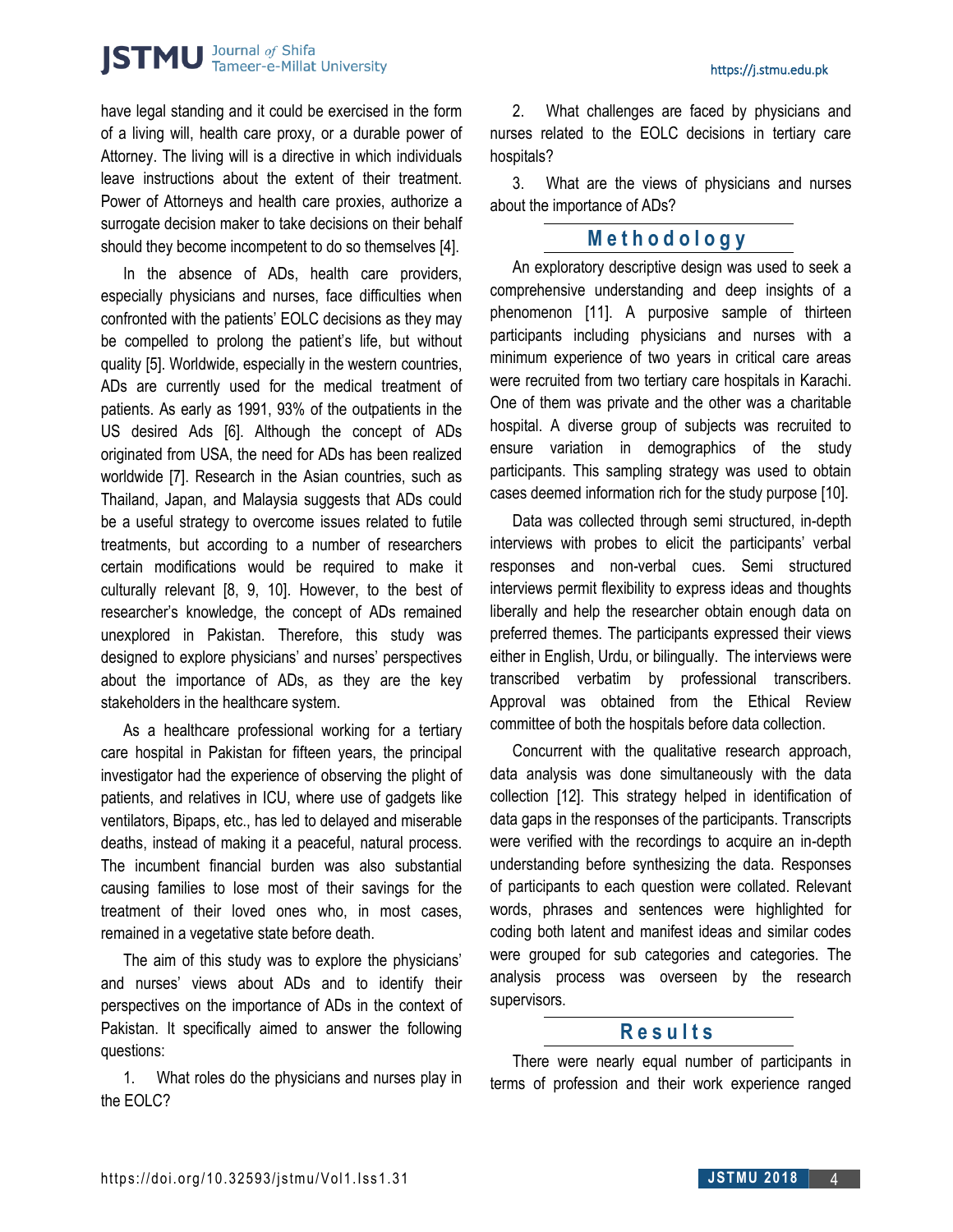#### https://j.stmu.edu.pk

from three to thirty years and only three participants had formally learnt about ADs.

The analysis obtained from the interviews was organized into categories and subcategories as are explained below with excerpts from the participants' interviews.

|           |  | Table 1: Categories and Sub-categories of the |  |
|-----------|--|-----------------------------------------------|--|
| findings. |  |                                               |  |

| <b>Categories</b>       | <b>Sub-categories</b>       |  |  |
|-------------------------|-----------------------------|--|--|
|                         | Care provider               |  |  |
| Roles in the EOLC       | Counselor                   |  |  |
|                         | Decision Maker              |  |  |
|                         | Disagreements in decision   |  |  |
|                         | making                      |  |  |
|                         | <b>Financial Issues</b>     |  |  |
| Challenges in the EOLC  | Distributive justice        |  |  |
| Decisions               | <b>Communication issues</b> |  |  |
|                         | Quality of Life (QOL)       |  |  |
|                         | Dealing with family care    |  |  |
|                         | givers                      |  |  |
|                         | Awareness about ADs         |  |  |
| Perspectives about ADs  | Advantages of ADs           |  |  |
|                         | Potential implications of   |  |  |
|                         | ADs                         |  |  |
| Potential scope of      | By self                     |  |  |
| acceptability of ADs in | By loved ones               |  |  |
| Pakistan                | By society                  |  |  |

#### **Roles in the End of Life Care:**

Three roles were quite apparent for nurses and physicians such as that of a care provider, counselor, and decision maker. Analysis revealed that the most common role adopted was of a decision maker. Majority of the participants shared scenarios about decision making where the family was involved in decision making for the terminally ill patients. Physicians in the non-paying hospital viewed themselves as independent decision makers and usually informed the family about the decision.

"End of life care decisions in the ICU are not patientfamily decisions. If the families have specific concerns, we take them into consideration but these patients are in critical conditions and decisions should be taken by the health care teams."

This quote reflects that the family is not always considered capable of decision making and it is the physicians' prerogative to decide.

Most nurses felt that decisions were mainly made by doctors, in consultation with the family, and these views came from the non-paying hospital.

"We are not directly involved in the care decisions; it is the family and the doctors who decide."

However, the ICU nurses of the paying hospital facilitated decision making related to the continuity of care, but it was dependent on their individual knowledge and experience.

"Fifty percent role is played by the nurses in the EOLC decisions. When the consultant takes his decision in the ICU setting, the nurses' input is valued considerably because they are the primary care givers."

#### **Challenges in End of Life care decisions:**

Several challenges in the EOLC decisions were identified by the participants, such as disagreements in decision making, financial issues, distributive justice, communication issues, patient's QOL, and dealing with family care givers.

The participants identified that multiple stakeholders are involved in the decision making, whose interests, responsibilities, and perspectives vary to a significant extent, which, in turn, complicates the decision-making process, as one participant explained,

"The patient's son in Karachi had already signed for DNR with pharmacological support. So, the patient was put on T piece. After 7-9 hours in this state, the other son arrived from Dubai...., he created a chaos, and said that the code status be changed to full code. So, this was a challenge; the decision taken in the presence of one son was changed by the other son, who was more powerful and, thus, demanded to revert the decision"

All the participants referred to financial burdens faced by the family. A physician explains,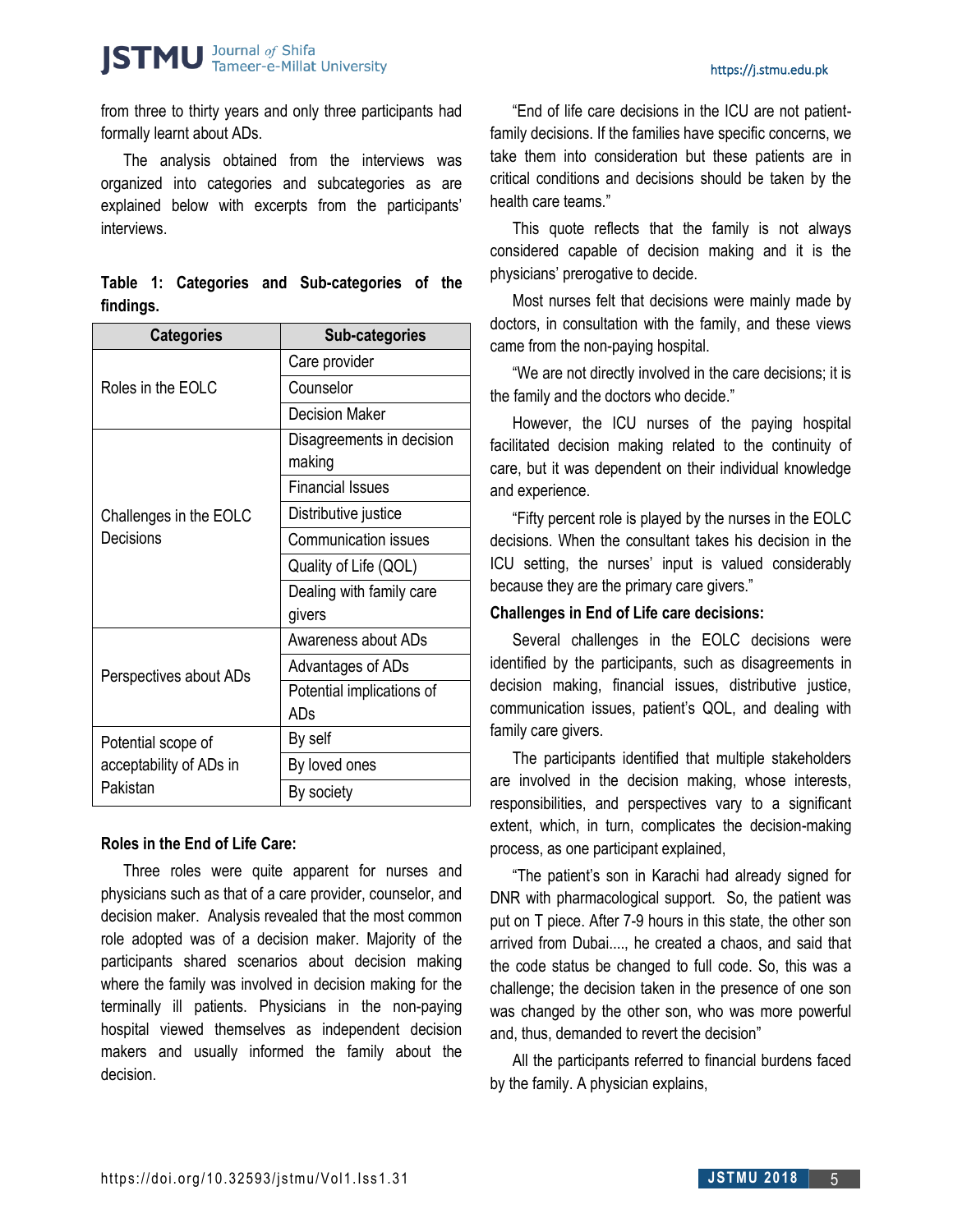"A woman had cancer and they kept treating her and eventually she died. Her husband had to sell his house and everything. If, at the end, the yield is so small and the economic devastation is great, we need to discuss finances, looking at the extreme expenditure of the patients".

Some participants highlighted the issue of limited resources and its implications on distributive justice. In their view, due to lack of resources, decision to continue treatment for one patient would mean denial of care for the others.

A scenario when the code status was undecided,

"The ventilator was occupied for three days on a terminally ill patient, and she finally expired in the ED…someone else could have benefitted from it and survived, but that family was not convinced"

Most participants identified ineffective communication as a challenge and were concerned that information given to the patients and families was inadequate, inappropriate and delayed. A nurse said,

"Counseling should start with the diagnosis of a terminal illness, but it doesn't happen. When things start getting worse, and then the counseling starts. At that time the patients' and the families' become resistant."

Many participants shared scenarios where life was prolonged, with a decline in the QOL where patients were kept alive in vegetative states. An intensivist shared,

"A 20-year-old woman devastated from a road traffic accident was paralyzed from below the neck, with severe encephalopathy. She had a bed sore which went all the way down to the sacrum… and she decompensated and yet the family said, 'do everything.' This patient had no life …but the family wanted everything to be done."

#### **Perspectives about ADs:**

Most participants had awareness regarding the concept of ADs. In line with the existing literature many participants in the current study described ADs as patient's own wishes about the care and treatment in terminal illness. The idea that prevailed was an expression of autonomy.

All the participants had knowledge about ADs and understood that it's a legal document, but a few perceived ADs to be only for the terminally ill. For instance, a physician asserted that,

"ADs are legal documents and should be made for patients who are bed bound, those with terminal illnesses, and cancers".

Some of the participants understood that there could be a surrogate decision maker. As a nurse explained,

"The patient can make another person responsible to take a decision on his behalf it can be his son or daughter".

The participants recognized that ADs would have several benefits which would minimize the challenges at the EOLC. They expressed that with ADs decision making for the terminally ill will become easy, there would be equity in resource allocation, and would ensure QOL. Some of the participants expressed that PC services are needed in our country and they should be established before ADs. A physician stated,

"It's going to take time; like in the western countries, they did not jump to ADs…. one can approach it from another angle; we can set up PC services and then ADs could follow"

The analyses highlighted some implications that must be considered. The participants anticipated that a thorough legal mechanism, infrastructure, and mass education would be required. There would be hindrances due to the paternalistic culture, where the disclosure of diagnosis is limited to the family. A physician articulated,

"It's like a big elephant in a room [issue] nobody wants to talk about. Many a times, I have family members who come to my clinic even before the patient, and would say, 'my mother should not come to know about the diagnosis.' So, that is a major challenge in our culture, and it does not give us the opportunity to discuss ADs."

Moreover, concern regarding the possibility of forging of documents was expressed, due to which stringent legal laws need to be in place. A physician expressed,

"A country where the judicial system is a joke and there is no legal system to tell what is right or wrong. Anybody can write, 'this patient does not want to be resuscitated', and get it signed and then how will I challenge that in the court of law. It can be used against me."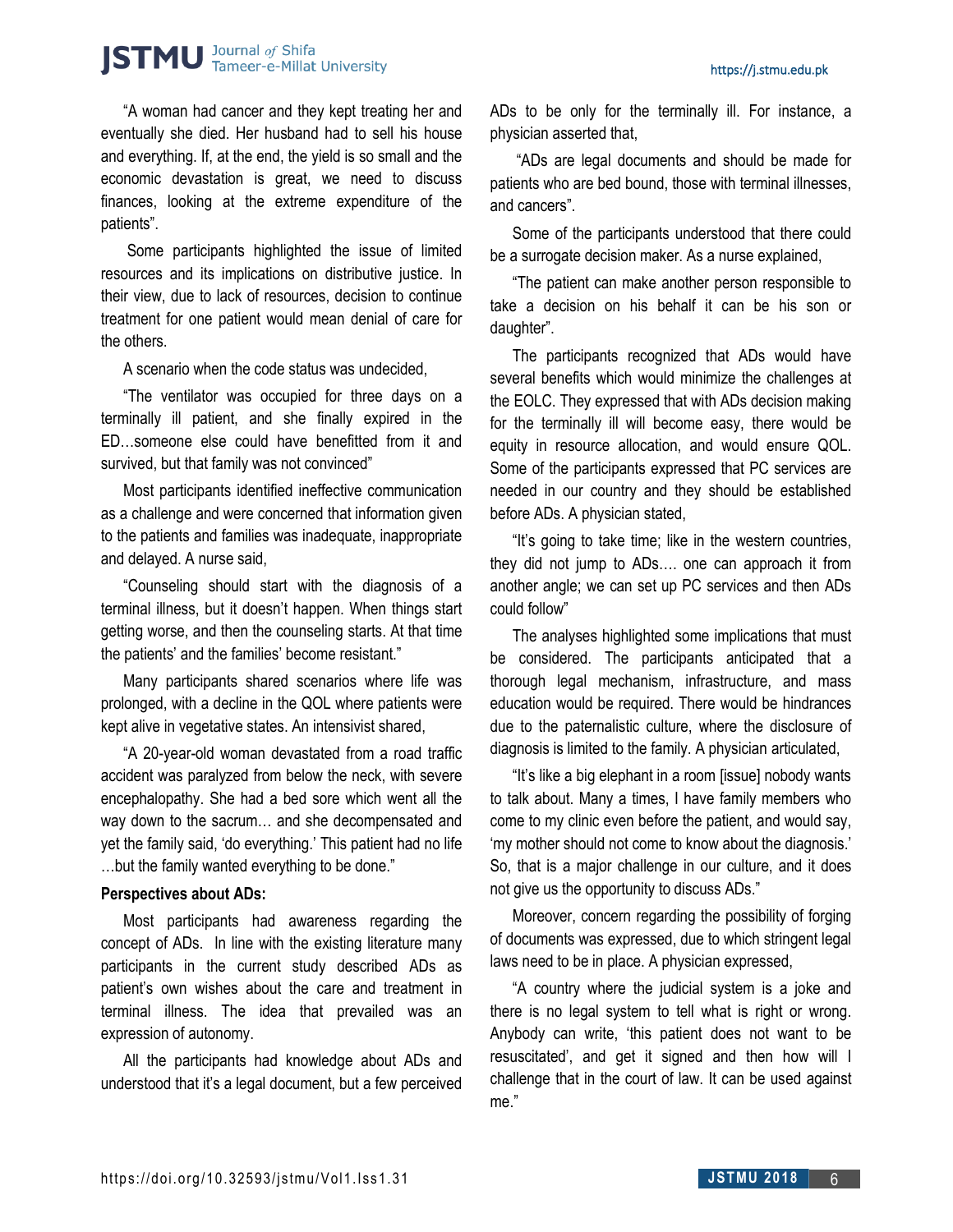#### https://j.stmu.edu.pk

#### **Potential scope of acceptability of ADs in Pakistan:**

All the participants in this study were in favor of ADs for themselves. Most of them had expressed their ADs informally to their friends or family. A nurse said,

"God forbid, if something happens to me and I am dying, then do not unnecessarily prolong my life. I have told my friends about this."

Most of the participants were in favor of discussing with their loved ones about their decision in conditions of terminal illness. Some participants expressed that they would prefer life sustaining treatments for their loved ones only if their prognosis would be good. Talking about her mother a nurse explained,

"It will depend … what her co-morbids are, and whether she requires ventilation for a reversible condition, I would go for it. But, God forbid if it is an irreversible condition, then I would not opt for intubation."

This response implied that participants had a misconception that ADs are limited for the terminally ill patients.

Nearly half the participants expressed that ADs are a positive step in healthcare, a nurse stated,

"I guess, once ADs are introduced … people will accept them. The responses may not be good initially, but when people will realize that the patient can die peacefully by having an AD, they will accept it."

Most participants believed that the acceptance of ADs would be proportional to the level of education. A physician stated,

"In our country, with such a low literacy rate, people will not understand the concept of ADs but among the educated families it would be accepted."

A nurse administrator revealed that ADs are being implemented, but usually it is the family who makes the decision when the patient is terminally ill. She elaborated,

"ADs are being implemented, like people express that we don't want to go for support. It is being done for oncology patients, but there is no policy. ... So, we have started with the critical patients, but it is informal."

Some participants were of the view that if a renowned hospital takes the lead in implementing the policy, it will be readily accepted and other hospitals would follow. A nurse said,

"If the policy of ADs could be initiated by internationally affiliated hospitals, like AKUH, whose services are availed by more educated and literate patients or consumers, the chances of its acceptability will increase."

#### **D i s c u s s i o n**

The two main roles discussed by most participants were of a decision maker and a counselor. It was found that the physicians usually made the EOLC decisions in collaboration with the families, but the patients were not involved most of the time. Comparing the views on ADs from different cultures findings corroborated with our results, that in Asian cultures, end of life (EOL) decisions were made by physicians and families, whereas, in the Western culture decisions were usually made by the physicians and patients [14, 15].

The most commonly discussed challenge was disagreements in decision making due to multiple stakeholders and their varying interests and accountabilities. Previous studies have also referred to these issues; such as differences in family and medical decisions, within the family, among medical teams, and between family and patient opinions [16, 14, 17, 18]. Another challenge, faced by the nurses and physicians, was financial constraints of the families of the terminally ill. This finding corresponds with the available literature [19, 20, 21, 22]. The existing literature has identified distributive justice as one of the consequences of life sustaining treatments in the terminally ill [23, 24, 25]. Similarly, it was also highlighted in the current study, as in a country like Pakistan if scarce health care resources are used on the terminally ill, salvageable patients are denied care.

In line with the existing literature, the participants in the current study described ADs as patient's own wishes about the care and treatment in terminal illness [8, 26, 27, 28, 29]. These phrases reflected the principle of autonomy. A few participants had limited understanding of ADs as they thought that ADs could only be prepared for the terminally ill and many were not aware about proxy decision making. This was due to the lack of education about ADs. This study, therefore, necessitates that continuing education workshops be conducted for raising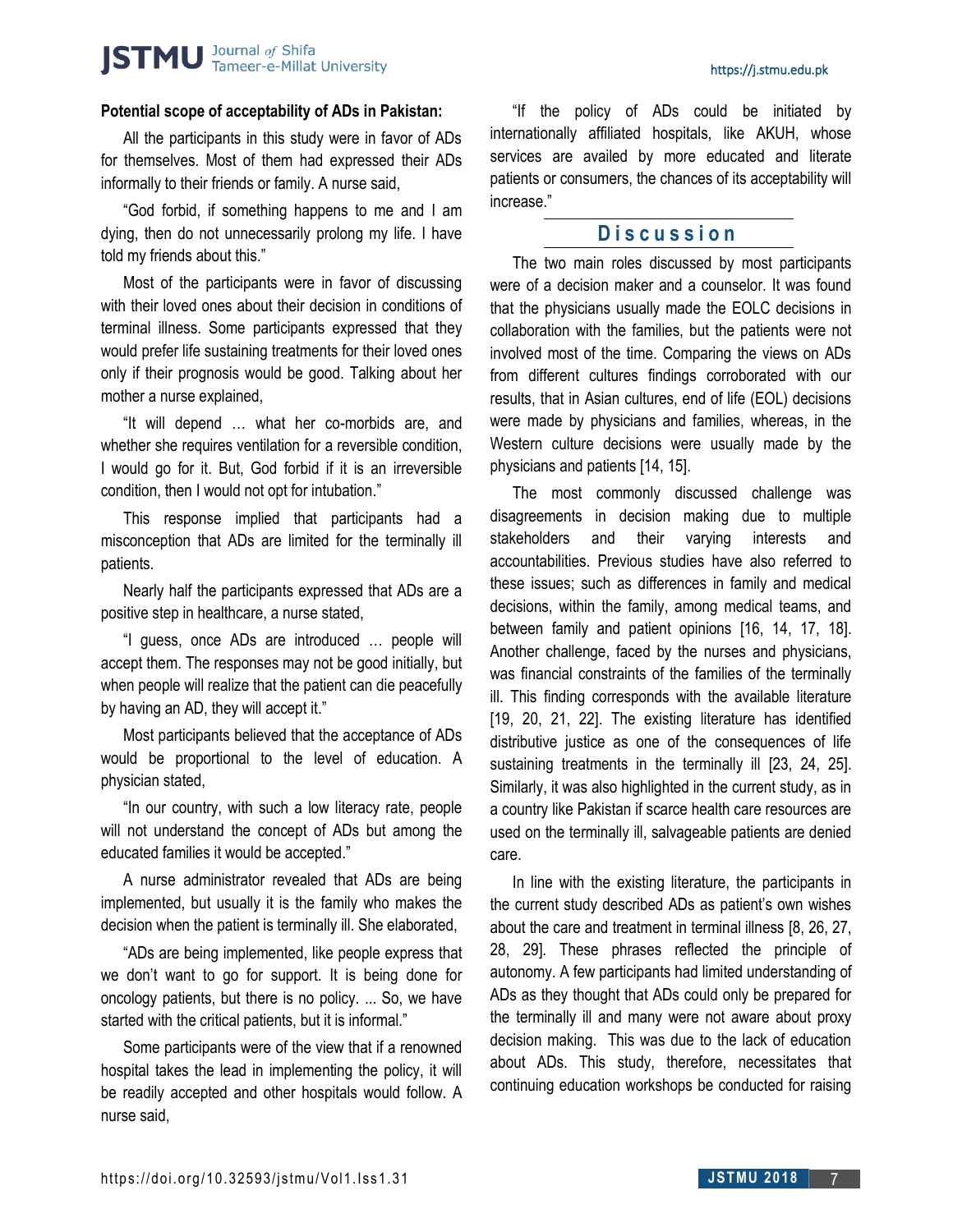awareness about ADs which corresponds with the available literature [9, 7].

In the participants' view, the main advantage of ADs was that decision making could be easier, as the onus of responsibility would be on the patient, instead of family members or HCPs and same has been expressed by participants in another study [26]. Participants identified ADs to be advantageous in terms of QOL as they focused on quality, rather than longevity of life. Another acknowledgement by the participants was equity in resource allocation, which was also consistent with other studies [23, 24, 25]. Thus, the use of ADs would benefit the patients and the health care organizations.

With regard to the implications of ADs, the participants expressed concerns about law enforcement in Pakistan. The process of legalization was highlighted by the physicians, who asserted that there should be a thorough legal process. A study contradicted the findings of the study and maintained that ADs should be used as guidance for decision making in EOLC, but should not be legally binding [17]. The difference in the opinions of the studies may be explained by the fact that one study was done in Portugal, where the judicial system is stringent, whereas, the existing study was conducted in Pakistan, where the judicial system is malleable and not so rigorous. Another concern was the issue that these documents could be forged and used to suit the relatives' wishes and later be used against them (physicians). A similar finding was revealed in a German study, where participants expressed their fear that relatives could abuse such documents [31].

Corresponding to the studies in Japan, Taiwan and Thailand, the participants of the current study reported that non-disclosure of diagnosis created hurdles in exploring options for ADs with their patients [8, 30, 10]. In contrast, the studies about ADs conducted in the western cultures emphasize that diagnosis and prognosis should be discussed with the patients to make informed EOLC decisions [32]. The reason for the difference was the population, and their cultural differences.

Similar to the studies conducted in the western world the participants of the current study unanimously favored ADs for self and others in this era of technology [33, 17]. However, studies conducted in other Asian cultures did not hold favorable response for Ads [8, 9]. Similar to the findings in a study, the participants of the current study believed that discussion with loved ones about their ADs would be helpful [34]. Contrary to the findings of studies in other eastern cultures, the acceptance of ADs among HCPs in this study appeared to be higher. With regard to implementation of ADs in Pakistan, participants verbalized that this concept will gradually gain social acceptance and popularity. Moreover, the participants reported that ADs would be readily accepted if reputable hospitals would take the lead in implementing them.

This study generated data for further research on ADs. In addition, it even provided an opportunity for the participants to read about the concept and reflect on their perspectives about the importance of the phenomenon. Although this study indicates viability of ADs in the context of Pakistan, the participants were limited to thirteen nurses and doctors from two hospitals in Karachi. To gauge the acceptability of this concept among the general public, broader surveys of the population and HCPs are needed.

On the basis of suggestions from the participants and the analysis, some recommendations have been set forth for health care organizations and HCPs. Health care organizations and the government need to realize the importance of ADs in this era of advance technology. A policy regarding ADs should be made, after legal approval, at the government and institutional levels. Furthermore, health care institutions must include the concept of ADs and PC in their curricula. As part of continuing education, sessions for physicians and nurses must be arranged on ADs, EOL communication, and PC. In order to implement ADs, PC services need to be established first. Awareness on the concept of ADs for the general population must be created in conjunction with health education for chronic and terminal illnesses.

#### **C o n c l u s i o n**

Although there are difficulties and intricacies associated with the introduction and implementation of ADs, the execution of this concept in healthcare is a necessity. HCPs need to be educated and trained in relevant skills to implement this concept. This study indicated that the idea of ADs is viable in Pakistan. However, a broader exploration would be required with a